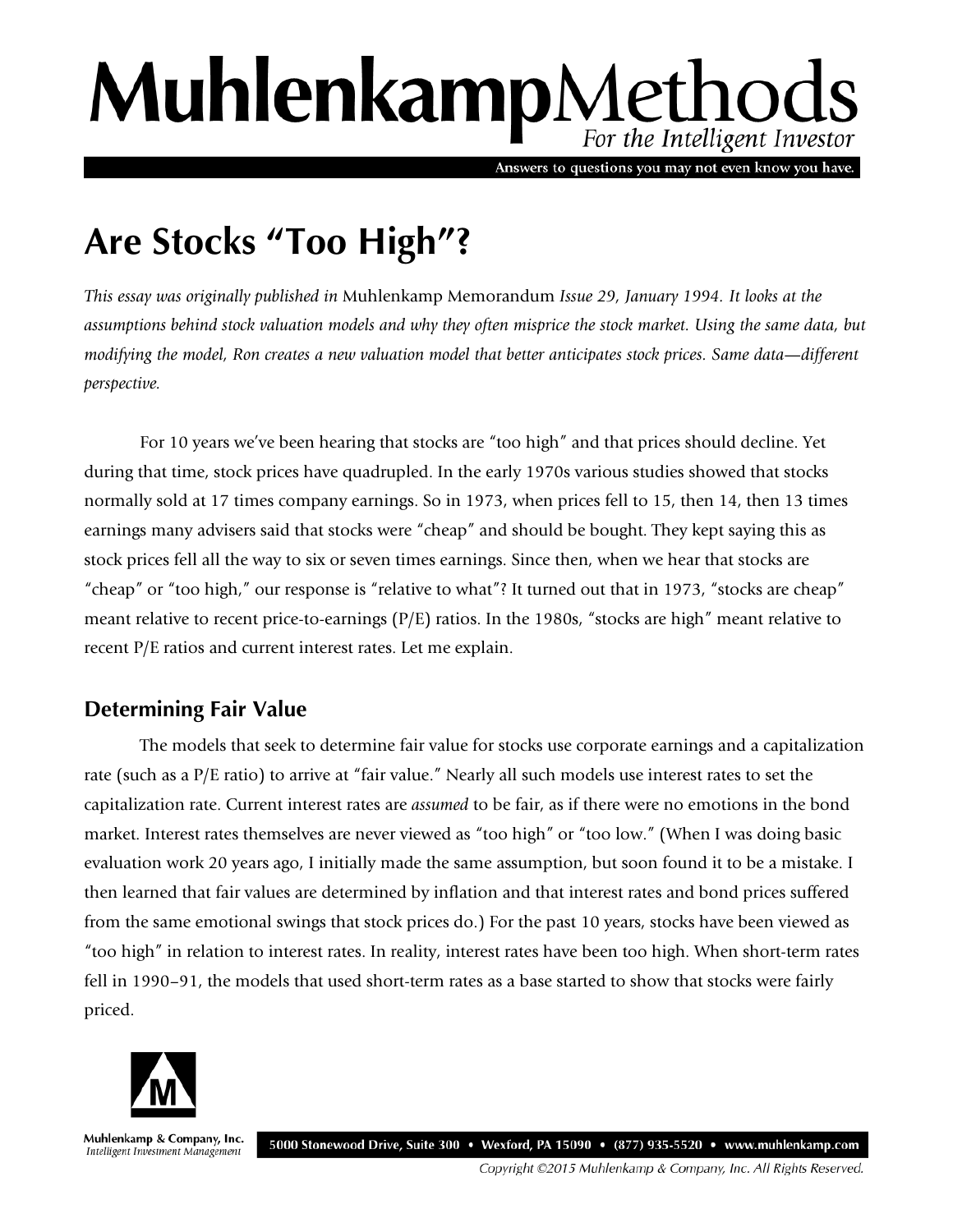As long-term rates have fallen over the past couple of years, the models that use long-term rates as a base have begun to show that stocks are fairly priced. One database that we purchase, Ford Equity Research, calculates a price-to-value ratio (PVA) for 2000 stocks based on long-term bond rates. Ford's PVA ratio fell below 1.0 (indicating prices are fair value) in August 1993 for the first time since July 1980 (except for a brief period during the Gulf War). During much of the 1980s stock prices frequently bottomed at a PVA of 1.2. At those levels, the model indicated that stocks were 20% overpriced, but the reality was that interest rates were too high; stocks were a good buy.

We recently received from Ford Equity Research a graph of their PVA for the period 1970–93 as shown in Figure 6.11.

Quoting Ford's explanation of their model:

*"Ford's PVA is determined by comparing the price of a company's stock to that derived by a proprietary dividend discount model (DDM). A PVA greater that 1.00 indicates that a company is overpriced whereas a PVA less than 1.00 implies that a stock is trading below the level justified by its earnings, quality, dividends, growth projections, and prevailing interest rates. Each month Ford publishes the average PVA of all the companies in the Ford Equity Research data base."*

#### **Figure 6.11 Ford Equity Research PVA, 1970-93**

Intelligent Investment Management



5000 Stonewood Drive, Suite 300 • Wexford, PA 15090 • (877) 935-5520 • www.muhlenkamp.com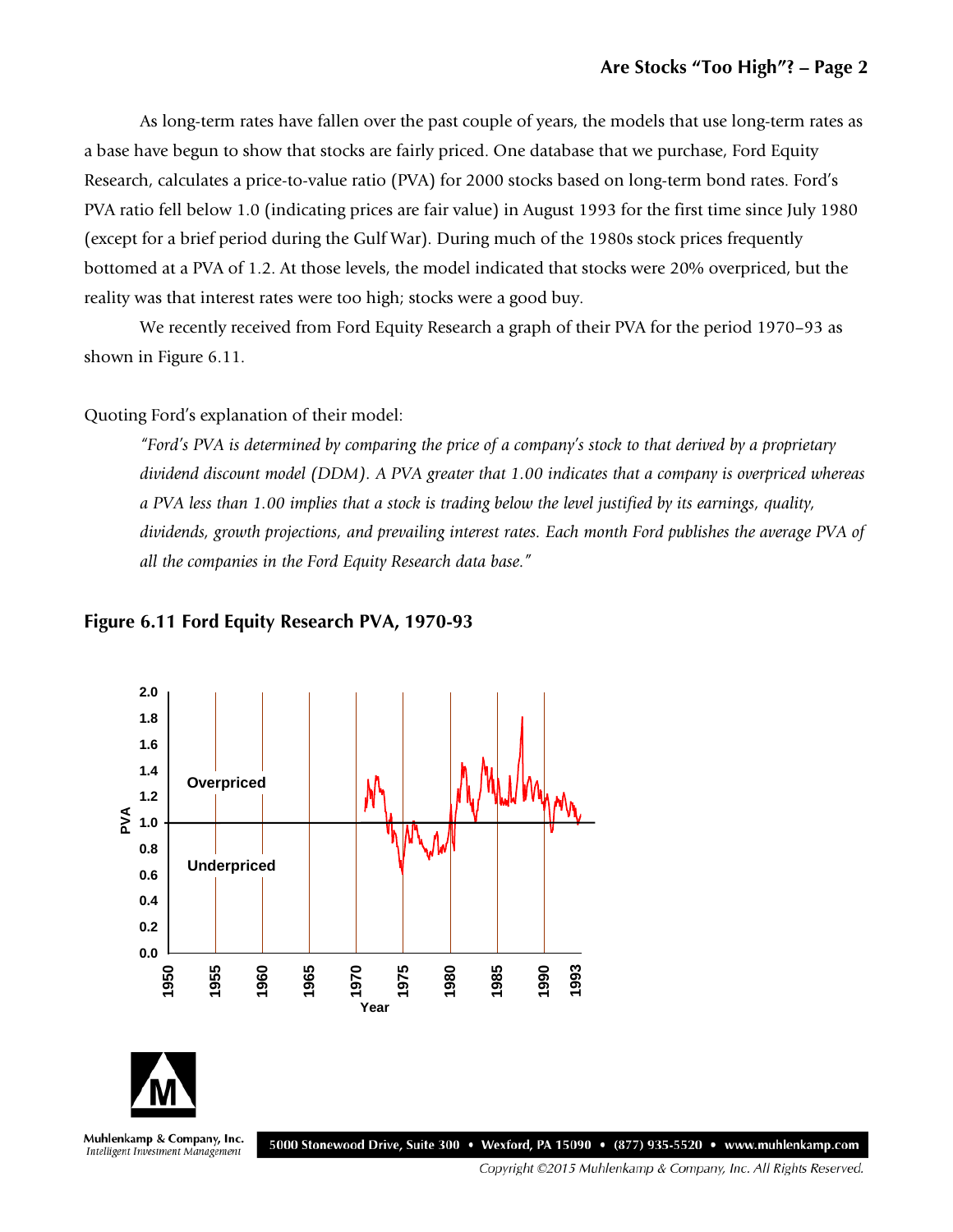For their "prevailing interest rates," Ford uses long-term interest rates. The structure of the model produces the result that, if all other things are equal, interest rates that are too low will depress the PVA ratio and indicate that stock prices are too low. Similarly, interest rates that are too high will boost the PVA ratio and indicate that stock prices are too high.

In Figure 6.12 we show Ford's PVA plot in line with plots of real (adjusted for inflation) long-term government bonds and the Dow Jones Industrial Average.

You can see that for 1970–80 Ford's PVA is at or below 1.0 when real (adjusted for inflation) interest rates were unusually low. From 1981 to 1993 Ford's PVA is above 1.0 when real interest rates were unusually high. You can also see that when interest rates were unusually low, causing stocks to appear "cheap," stock prices moved sideways. In fact, nominal (before inflation) returns in the 1970–80 period were about 3% per year. Conversely, when interest rates were unusually high—causing many to conclude that stocks were too high—stocks in fact returned 15% per year for a quadruple return in 10 years.

## **Figure 6.12 Comparing Ford Equity Research PVA, Real Long-Term Government Bonds, and the Dow Jones Industrial Average**





Muhlenkamp & Company, Inc. Intelligent Investment Management

5000 Stonewood Drive, Suite 300 • Wexford, PA 15090 • (877) 935-5520 • www.muhlenkamp.com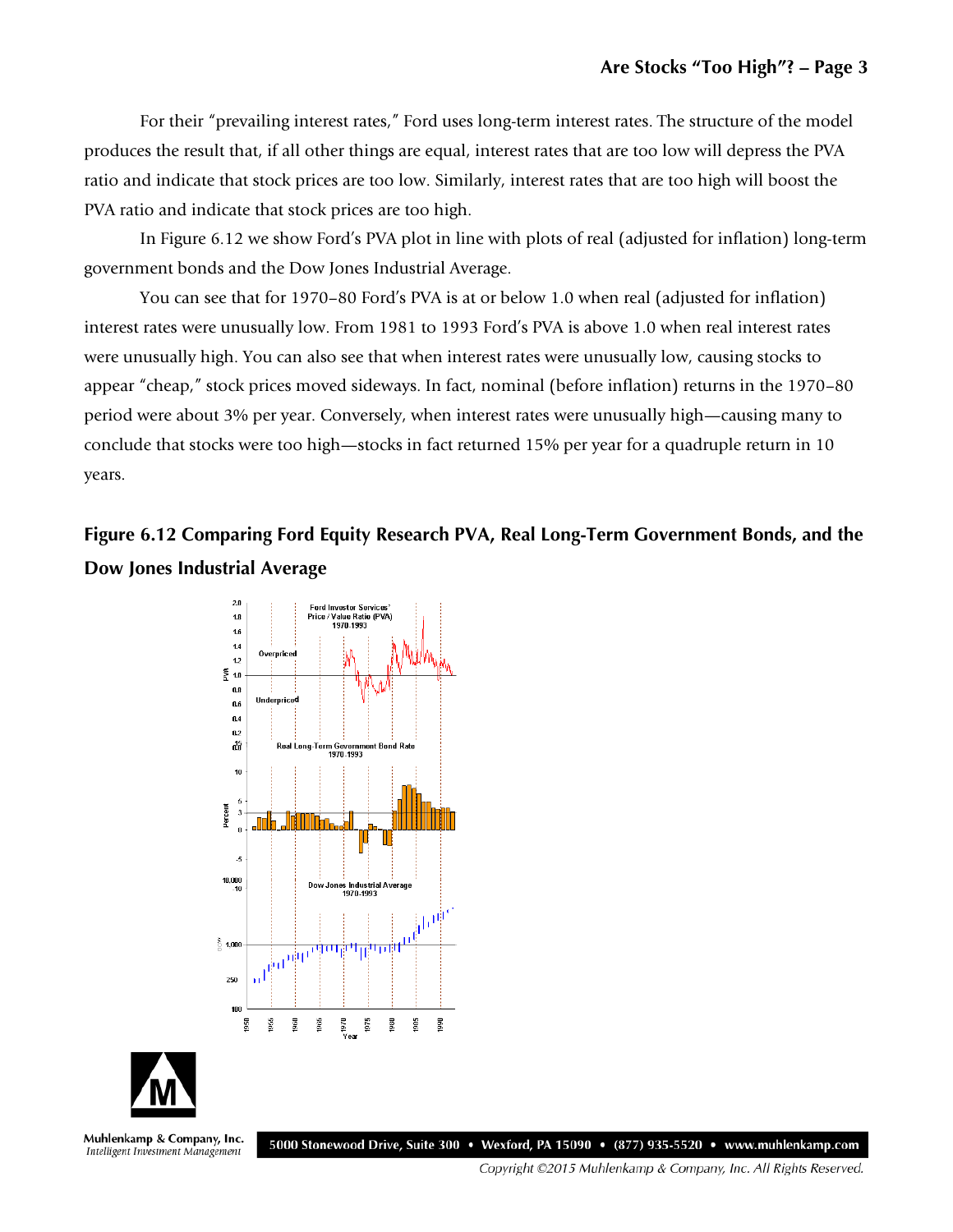We contacted Ford Equity Research and asked them to rerun their model, but instead of using "prevailing interest rates," we asked them to substitute numbers equal to annual inflation plus 3%. This is equivalent to assuming that real interest rates were at a steady 3% for the period rather than the pattern depicted in the bar chart. For economy, we ran the numbers on an annual rather than a monthly basis. No other changes were made to the model.

This one change in the assumed interest rate (see Figure 6.13) resulted in the line labeled "PVA Revised" (Line B) that we have overlaid on the earlier plot of PVA; the contrast is apparent. PVA Revised indicates that stocks were overvalued for most of the period 1970–80, when nominal returns were 3%, and that stocks were very cheap in the early 1980s and have only recently returned to fair value, after quadrupling in price.

We believe that PVA Revised (Line B) is a much better model than PVA (Line A). It certainly has had much better results. PVA Revised (Line B) approximates the model we've used for valuing stocks for the past 20 years. Note that when real interest rates are 3%, both models give the same values and recently indicated that stock prices are fair.







Muhlenkamp & Company, Inc. Intelligent Investment Management

5000 Stonewood Drive, Suite 300 • Wexford, PA 15090 • (877) 935-5520 • www.muhlenkamp.com